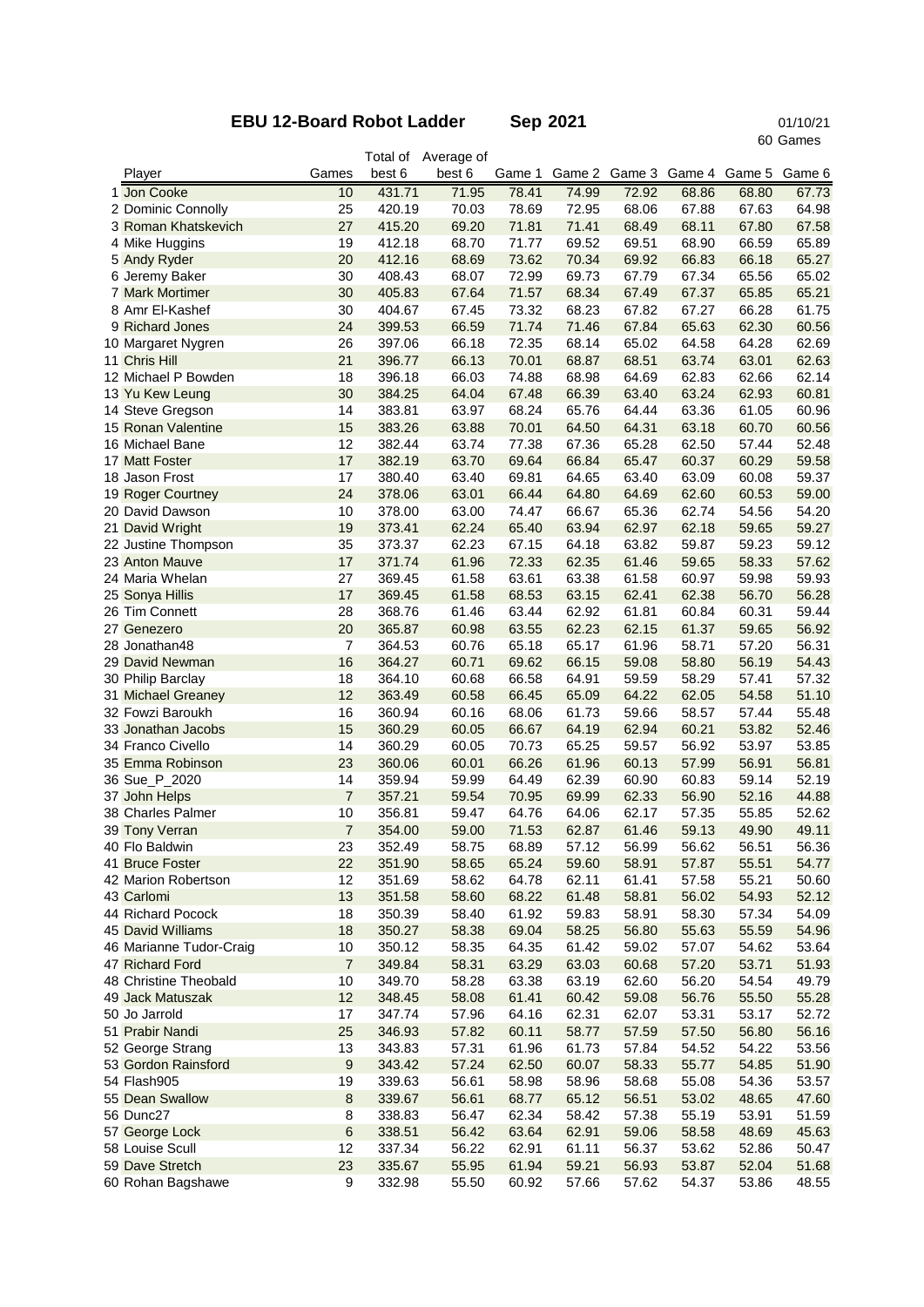| 61 William Cannavan         | 28                      | 330.65 | 55.11 | 60.59 | 56.70 | 54.56 | 54.17 | 54.12 | 50.51 |
|-----------------------------|-------------------------|--------|-------|-------|-------|-------|-------|-------|-------|
| 62 Lesley Kyd               | 15                      | 330.54 | 55.09 | 61.98 | 59.94 | 52.64 | 52.26 | 51.87 | 51.85 |
| 63 Roger Discombe           | 24                      | 329.10 | 54.85 | 61.59 | 59.26 | 54.57 | 52.11 | 51.63 | 49.94 |
| 64 Oakhowe                  | 16                      | 328.90 | 54.82 | 56.88 | 55.35 | 55.33 | 54.38 | 54.12 | 52.84 |
| 65 John Young               | 9                       | 328.93 | 54.82 | 63.47 | 59.19 | 53.04 | 52.69 | 50.49 | 50.05 |
| 66 Bill Garnsey             | 7                       | 328.27 | 54.71 | 59.19 | 58.93 | 57.29 | 55.42 | 53.72 | 43.72 |
| 67 Llimwop                  | 16                      | 327.66 | 54.61 | 62.58 | 58.72 | 53.84 | 51.33 | 51.00 | 50.19 |
| 68 Trevor Martin Day        | 8                       | 327.31 | 54.55 | 59.82 | 59.58 | 56.17 | 51.36 | 50.94 | 49.44 |
| 69 Heather Sayers           | 15                      | 326.54 | 54.42 | 60.98 | 58.15 | 52.67 | 52.53 | 51.86 | 50.35 |
|                             |                         |        |       |       |       |       |       |       |       |
| 70 Raj Subramaniam          | $\overline{7}$          | 325.83 | 54.31 | 72.08 | 59.58 | 52.58 | 52.23 | 46.19 | 43.17 |
| 71 Susan Ford               | 9                       | 324.11 | 54.02 | 60.89 | 59.61 | 58.37 | 50.98 | 47.72 | 46.54 |
| 72 Stella David             | 6                       | 323.68 | 53.95 | 65.33 | 55.49 | 54.17 | 52.46 | 51.09 | 45.14 |
| 73 Dick Avery               | 21                      | 322.98 | 53.83 | 60.95 | 54.11 | 52.71 | 52.12 | 51.90 | 51.19 |
| 74 Richardd64               | 9                       | 322.09 | 53.68 | 58.84 | 57.39 | 57.07 | 53.37 | 48.69 | 46.73 |
| 75 Catherine Haydock        | 8                       | 321.87 | 53.65 | 70.14 | 58.33 | 50.83 | 49.31 | 47.08 | 46.18 |
| 76 Sandy Smyth              | 26                      | 321.56 | 53.59 | 65.58 | 55.78 | 52.30 | 50.48 | 50.08 | 47.34 |
| <b>77 Valerie Mackenzie</b> | 6                       | 321.03 | 53.51 | 59.03 | 56.25 | 52.76 | 52.08 | 51.88 | 49.03 |
| 78 Jcw46                    | 8                       | 319.70 | 53.28 | 60.10 | 59.03 | 56.82 | 49.04 | 48.90 | 45.81 |
| 79 James Carpenter          | $\overline{7}$          | 317.46 | 52.91 | 61.03 | 60.03 | 54.17 | 52.10 | 49.73 | 40.40 |
| 80 Sigridarbc               | 11                      | 316.58 | 52.76 | 62.01 | 55.81 | 54.52 | 48.90 | 47.79 | 47.55 |
| 81 Tim Evans                |                         |        |       |       |       |       |       |       | 40.15 |
|                             | 6                       | 313.54 | 52.26 | 67.56 | 60.67 | 55.68 | 48.60 | 40.88 |       |
| 82 Julie Anderson           | 9                       | 312.88 | 52.15 | 64.33 | 54.73 | 51.11 | 49.24 | 46.81 | 46.66 |
| 83 Jenny Grainge            | 13                      | 312.49 | 52.08 | 56.12 | 54.66 | 52.99 | 51.77 | 49.82 | 47.13 |
| 84 Elizabeth Frearson       | 30                      | 310.38 | 51.73 | 56.02 | 55.97 | 51.66 | 50.28 | 48.90 | 47.55 |
| 85 Rosalind Simpson         | 18                      | 310.40 | 51.73 | 61.25 | 59.03 | 54.91 | 45.83 | 45.83 | 43.55 |
| 86 Charles Nixon            | 9                       | 309.46 | 51.58 | 69.66 | 55.62 | 48.22 | 46.18 | 44.93 | 44.85 |
| 87 Peter Grange             | 25                      | 308.05 | 51.34 | 54.58 | 52.64 | 50.69 | 50.64 | 50.50 | 49.00 |
| 88 111Dermot                | 10                      | 307.43 | 51.24 | 54.93 | 53.84 | 53.10 | 50.77 | 49.05 | 45.74 |
| 89 Duncan Ault              | 6                       | 305.42 | 50.90 | 61.09 | 59.33 | 58.75 | 44.58 | 40.84 | 40.83 |
| 90 Edmund Noon              | $\, 8$                  | 300.96 | 50.16 | 53.78 | 53.20 | 52.80 | 49.00 | 46.77 | 45.41 |
| 91 Liz Stevenson            | 10                      | 299.80 | 49.97 | 52.55 | 52.55 | 52.00 | 51.58 | 46.89 | 44.23 |
| 92 Carolyn Bailey           | 9                       | 292.73 | 48.79 | 60.22 | 50.00 | 48.21 | 45.63 | 45.22 | 43.45 |
|                             | $\overline{7}$          |        |       |       |       |       |       |       |       |
| 93 Cherry McMillen          |                         | 290.91 | 48.49 | 59.44 | 55.98 | 49.65 | 43.61 | 41.67 | 40.56 |
| 94 Karen Marsh              | 6                       | 288.47 | 48.08 | 56.12 | 53.37 | 49.92 | 48.34 | 45.51 | 35.21 |
| 95 Doubtfire1               | $\overline{7}$          | 285.09 | 47.52 | 57.63 | 56.62 | 52.00 | 44.04 | 41.83 | 32.97 |
| 96 Andy Osborn              | 6                       | 280.55 | 46.76 | 53.80 | 49.38 | 48.81 | 47.25 | 41.72 | 39.59 |
| 97 Jackie Karp              | 6                       | 280.33 | 46.72 | 57.41 | 55.56 | 52.08 | 43.06 | 37.50 | 34.72 |
| 98 Sue Abletshauser         | 8                       | 279.64 | 46.61 | 51.59 | 46.97 | 46.48 | 45.42 | 45.35 | 43.83 |
| 99 Liz Giles                | $\overline{7}$          | 277.49 | 46.25 | 50.93 | 50.53 | 48.36 | 44.61 | 43.37 | 39.69 |
| 100 L Neville               | 12                      | 274.66 | 45.78 | 51.39 | 49.34 | 47.17 | 46.39 | 40.66 | 39.71 |
| 101 Gordon Hill             | $\bf 8$                 | 271.71 | 45.29 | 50.35 | 49.67 | 48.95 | 41.87 | 41.25 | 39.62 |
| 102 Zac2020                 | 6                       | 271.69 | 45.28 | 57.56 | 52.98 | 48.23 | 40.83 | 38.66 | 33.43 |
| 103 Gordon Phillips         | 6                       | 266.97 | 44.50 | 55.35 | 49.25 | 47.78 | 42.50 | 40.42 | 31.67 |
| 104 Jombies                 | 21                      | 265.35 | 44.23 | 50.44 | 46.15 | 45.60 | 44.69 | 41.53 | 36.94 |
| 105 Trevor Howard           | $\boldsymbol{9}$        |        |       |       |       |       |       |       |       |
|                             |                         | 262.54 | 43.76 | 48.29 | 46.81 | 44.38 | 42.15 | 41.14 | 39.77 |
| 106 Harmst                  | 11                      | 250.20 | 41.70 | 53.09 | 41.72 | 39.98 | 38.86 | 38.33 | 38.22 |
| 107 Jardy77                 | 15                      | 249.70 | 41.62 | 54.54 | 45.27 | 40.57 | 39.54 | 36.01 | 33.77 |
| 108 Carolyn Carter          | 11                      | 236.54 | 39.42 | 44.51 | 41.02 | 40.04 | 39.74 | 38.06 | 33.17 |
| 109 Caroline Hilton         | $\,6\,$                 | 227.99 | 38.00 | 45.04 | 42.98 | 38.98 | 38.84 | 34.35 | 27.80 |
| 110 Steve Ronksley          | 6                       | 202.40 | 33.73 | 63.83 | 45.14 | 42.49 | 26.77 | 18.96 | 5.21  |
| 111 Niel Pimblett           | 5                       | 287.74 | 57.55 | 68.60 | 57.79 | 54.88 | 54.57 | 51.90 |       |
| 112 John Colley             | 5                       | 276.89 | 55.38 | 69.08 | 63.66 | 56.42 | 44.07 | 43.66 |       |
| 113 Jane Handley            | 5                       | 273.84 | 54.77 | 64.90 | 59.46 | 52.57 | 48.99 | 47.92 |       |
| 114 Peta Birchall           | 5                       | 265.61 | 53.12 | 61.17 | 59.31 | 58.48 | 46.87 | 39.78 |       |
| 115 Neehow63                | 5                       | 265.35 | 53.07 | 58.67 | 56.89 | 52.40 | 52.04 | 45.35 |       |
| 116 David Willmets          | 5                       | 262.19 | 52.44 | 58.30 | 54.99 | 51.57 | 48.73 | 48.60 |       |
| 117 Peter Neville           | 5                       |        | 52.28 | 76.74 |       |       |       | 0.00  |       |
|                             |                         | 261.42 |       |       | 70.56 | 59.33 | 54.79 |       |       |
| 118 Tony Peowrie            | 5                       | 256.18 | 51.24 | 58.33 | 56.73 | 50.92 | 48.60 | 41.60 |       |
| 119 Jennifer McCloskey      | $\overline{\mathbf{4}}$ | 254.83 | 63.71 | 67.26 | 66.67 | 65.48 | 55.42 |       |       |
| 120 Jennifer Gostlin        | 5                       | 252.45 | 50.49 | 57.90 | 52.98 | 50.43 | 49.31 | 41.83 |       |
| 121 Peter Hasenson          | $\overline{4}$          | 247.06 | 61.77 | 75.03 | 66.74 | 55.71 | 49.58 |       |       |
| 122 Peter Tallon            | 5                       | 238.57 | 47.71 | 68.15 | 49.11 | 47.62 | 47.02 | 26.67 |       |
| <b>123 Michael Tivers</b>   | 5                       | 238.22 | 47.64 | 52.32 | 49.93 | 48.61 | 46.04 | 41.32 |       |
| 124 John Sayer              | 5                       | 237.79 | 47.56 | 58.18 | 50.69 | 47.22 | 41.46 | 40.24 |       |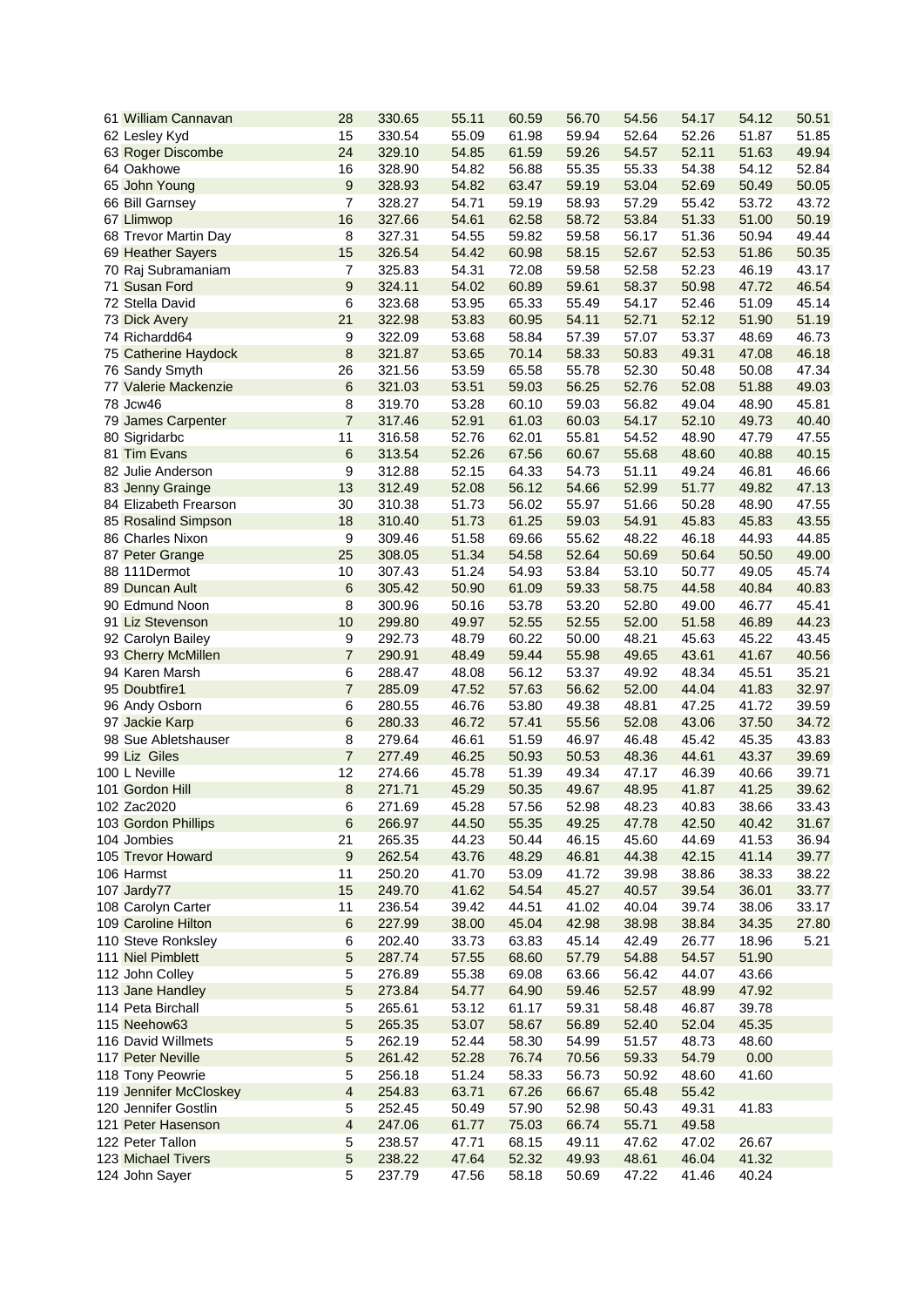| 125 Boris Nedev           | 4                       | 235.08 | 58.77 | 63.49 | 63.08 | 56.12 | 52.39 |       |
|---------------------------|-------------------------|--------|-------|-------|-------|-------|-------|-------|
| 126 Michael Hornung       | 4                       | 232.07 | 58.02 | 64.17 | 58.33 | 57.67 | 51.90 |       |
| 127 Mary-Ann Sheehy       | $\overline{4}$          | 230.08 | 57.52 | 68.38 | 61.16 | 54.97 | 45.57 |       |
| 128 Dave Russell          | 5                       | 229.97 | 45.99 | 51.70 | 49.99 | 46.31 | 45.83 | 36.14 |
| 129 Burebure              | 5                       | 225.15 | 45.03 | 56.08 | 45.22 | 43.09 | 40.78 | 39.98 |
| 130 Jane Carpenter        | 4                       | 220.02 | 55.01 | 59.28 | 57.78 | 55.35 | 47.61 |       |
| 131 Paddy Lockwood        | $\sqrt{5}$              | 213.00 | 42.60 | 53.89 | 47.80 | 40.65 | 36.64 | 34.02 |
| 132 Karen Kinsey          | 4                       | 211.26 | 52.82 | 56.25 | 54.46 | 52.63 | 47.92 |       |
| 133 Graham Bennett        | 5                       | 210.89 | 42.18 | 47.26 | 45.55 | 43.73 | 41.00 | 33.35 |
| 134 Victor Rae-Reeves     | $\overline{\mathbf{4}}$ | 209.12 | 52.28 | 57.23 | 56.53 | 49.46 | 45.90 |       |
| 135 Nick Clayton          | $\overline{\mathbf{4}}$ | 207.02 | 51.76 | 60.74 | 58.33 | 45.46 | 42.49 |       |
| 136 Horgan123             | 4                       | 197.73 | 49.43 | 57.69 | 51.61 | 44.60 | 43.83 |       |
| 137 Petra Bromfield       | $\overline{4}$          | 194.18 | 48.55 | 59.21 | 52.74 | 43.72 | 38.51 |       |
| 138 Lovedoran1            | $\overline{\mathbf{4}}$ | 191.33 | 47.83 | 62.83 | 51.26 | 42.84 | 34.40 |       |
| 139 Saracenman            | $\overline{4}$          | 191.28 | 47.82 | 52.58 | 47.68 | 45.73 | 45.29 |       |
| 140 Evelyne Thomas        | 4                       | 190.64 | 47.66 | 57.73 | 49.69 | 42.55 | 40.67 |       |
| <b>141 Christine Cook</b> | $\overline{\mathbf{4}}$ | 190.55 | 47.64 | 64.04 | 45.58 | 43.43 | 37.50 |       |
| 142 Superking2            | 3                       | 189.62 | 63.21 | 67.66 | 61.49 | 60.47 |       |       |
| 143 David Powell          | $\overline{4}$          | 189.46 | 47.37 | 50.99 | 47.00 | 46.75 | 44.72 |       |
| 144 Tony Boyer            | $\overline{\mathbf{4}}$ | 188.83 | 47.21 | 52.04 | 48.62 | 47.68 | 40.49 |       |
| 145 Lilias Lamont         | 5                       | 185.92 | 37.18 | 63.37 | 53.87 | 45.07 | 14.17 | 9.44  |
| 146 Rogerrv               | $\mathbf{3}$            | 180.14 | 60.05 | 66.50 | 59.69 | 53.95 |       |       |
| 147 Tintray               | $\overline{4}$          | 174.75 | 43.69 | 52.21 | 47.05 | 40.49 | 35.00 |       |
| 148 Nicholas Stewardson   | $\overline{\mathbf{4}}$ | 171.15 | 42.79 | 54.16 | 41.82 | 40.01 | 35.16 |       |
| 149 Karen Read            | 3                       | 168.10 | 56.03 | 62.85 | 56.64 | 48.61 |       |       |
| 150 Chris Smith           | 3                       | 166.60 | 55.53 | 56.93 | 55.18 | 54.49 |       |       |
| 151 Tim Smith             | 3                       | 165.41 | 55.14 | 61.75 | 52.22 | 51.44 |       |       |
| 152 Slamar12              | $\sqrt{3}$              | 164.26 | 54.75 | 58.51 | 52.89 | 52.86 |       |       |
| 153 John Dobson           | $\sqrt{3}$              | 159.36 | 53.12 | 64.58 | 52.79 | 41.99 |       |       |
| 154 Colin Godbold         | $\sqrt{3}$              | 157.65 | 52.55 | 57.29 | 51.05 | 49.31 |       |       |
| 155 Keith Robbins         | 3                       | 157.47 | 52.49 | 58.09 | 56.63 | 42.75 |       |       |
| 156 Sue O'Hara            | 3                       | 154.29 | 51.43 | 58.53 | 49.50 | 46.26 |       |       |
| 157 David Emerson         | $\mathfrak{S}$          | 153.72 | 51.24 | 53.96 | 52.02 | 47.74 |       |       |
| 158 Dale Crisp            | $\overline{\mathbf{4}}$ | 152.09 | 38.02 | 49.47 | 47.57 | 46.02 | 9.03  |       |
| 159 Barbara Hall-Palmer   | $\overline{4}$          | 150.64 | 37.66 | 41.14 | 38.30 | 38.03 | 33.17 |       |
| 160 Pranjit               | 3                       | 142.40 | 47.47 | 54.15 | 47.26 | 40.99 |       |       |
| 161 Thomas Kvist          | 3                       | 141.29 | 47.10 | 60.83 | 47.82 | 32.64 |       |       |
| 162 Emc41                 | 3                       | 136.27 | 45.42 | 53.87 | 45.49 | 36.91 |       |       |
| 163 Emer Joyce            | $\mathfrak{S}$          | 135.91 | 45.30 | 57.11 | 50.28 | 28.52 |       |       |
| 164 Marian Wilson-Smith   | 3                       | 135.17 | 45.06 | 50.53 | 46.73 | 37.91 |       |       |
| 165 Geoff Wootton         | $\overline{2}$          | 135.09 | 67.55 | 69.02 | 66.07 |       |       |       |
| 166 Dog999                | 3                       | 131.47 | 43.82 | 50.57 | 47.71 | 33.19 |       |       |
| 167 Yeltam                | 3                       | 129.34 | 43.11 | 48.04 | 44.33 | 36.97 |       |       |
| 168 Peter Keeling         | $\overline{\mathbf{4}}$ | 129.18 | 32.30 | 52.86 | 43.33 | 32.99 | 0.00  |       |
| 169 Simon Gass            | $\overline{2}$          | 123.77 | 61.89 | 67.37 | 56.40 |       |       |       |
| 170 Arbccfish             | 3                       | 123.00 | 41.00 | 57.30 | 33.21 | 32.49 |       |       |
| 171 Chris Nicholls        | 3                       | 121.14 | 40.38 | 47.80 | 43.13 | 30.21 |       |       |
| 172 Iain Purvis           | $\overline{\mathbf{4}}$ | 121.12 | 30.28 | 67.36 | 44.17 | 5.42  | 4.17  |       |
| 173 Ian Roach             | $\overline{2}$          | 120.44 | 60.22 | 60.82 | 59.62 |       |       |       |
| 174 Mark Bratley          | $\overline{2}$          | 119.76 | 59.88 | 67.86 | 51.90 |       |       |       |
| 175 Andy Baruch           | $\overline{2}$          | 119.19 | 59.60 | 63.56 | 55.63 |       |       |       |
| 176 Ryan Stephenson       | $\overline{2}$          | 117.30 | 58.65 | 62.32 | 54.98 |       |       |       |
| 177 Bryn Smith            | $\overline{2}$          | 117.16 | 58.58 | 67.36 | 49.80 |       |       |       |
| 178 Helen Smithson        | $\overline{2}$          | 114.85 | 57.43 | 61.57 | 53.28 |       |       |       |
| 179 Paul Hawkins          | 3                       | 113.95 | 37.98 | 44.64 | 39.31 | 30.00 |       |       |
| 180 Ian Lauder            | $\overline{2}$          | 113.91 | 56.96 | 57.38 | 56.53 |       |       |       |
| 181 Alan Cooke            | $\overline{2}$          | 111.62 | 55.81 | 58.80 | 52.82 |       |       |       |
| 182 Ron Hoare             | $\overline{2}$          | 111.39 | 55.70 | 67.72 | 43.67 |       |       |       |
| 183 Jonathan Bennett      | $\overline{2}$          | 111.11 | 55.56 | 65.83 | 45.28 |       |       |       |
| 184 Penny Mitchell        | $\overline{4}$          | 110.68 | 27.67 | 45.67 | 41.52 | 12.87 | 10.62 |       |
| 185 Chris Nicholson       | $\overline{2}$          | 108.49 | 54.25 | 57.89 | 50.60 |       |       |       |
| 186 Jennifer Ellis        | $\overline{2}$          | 107.96 | 53.98 | 57.43 | 50.53 |       |       |       |
| 187 Derek Burt            | $\overline{2}$          | 107.79 | 53.90 | 59.97 | 47.82 |       |       |       |
| 188 Cathryn Fox           | $\overline{2}$          | 107.20 | 53.60 | 59.85 | 47.35 |       |       |       |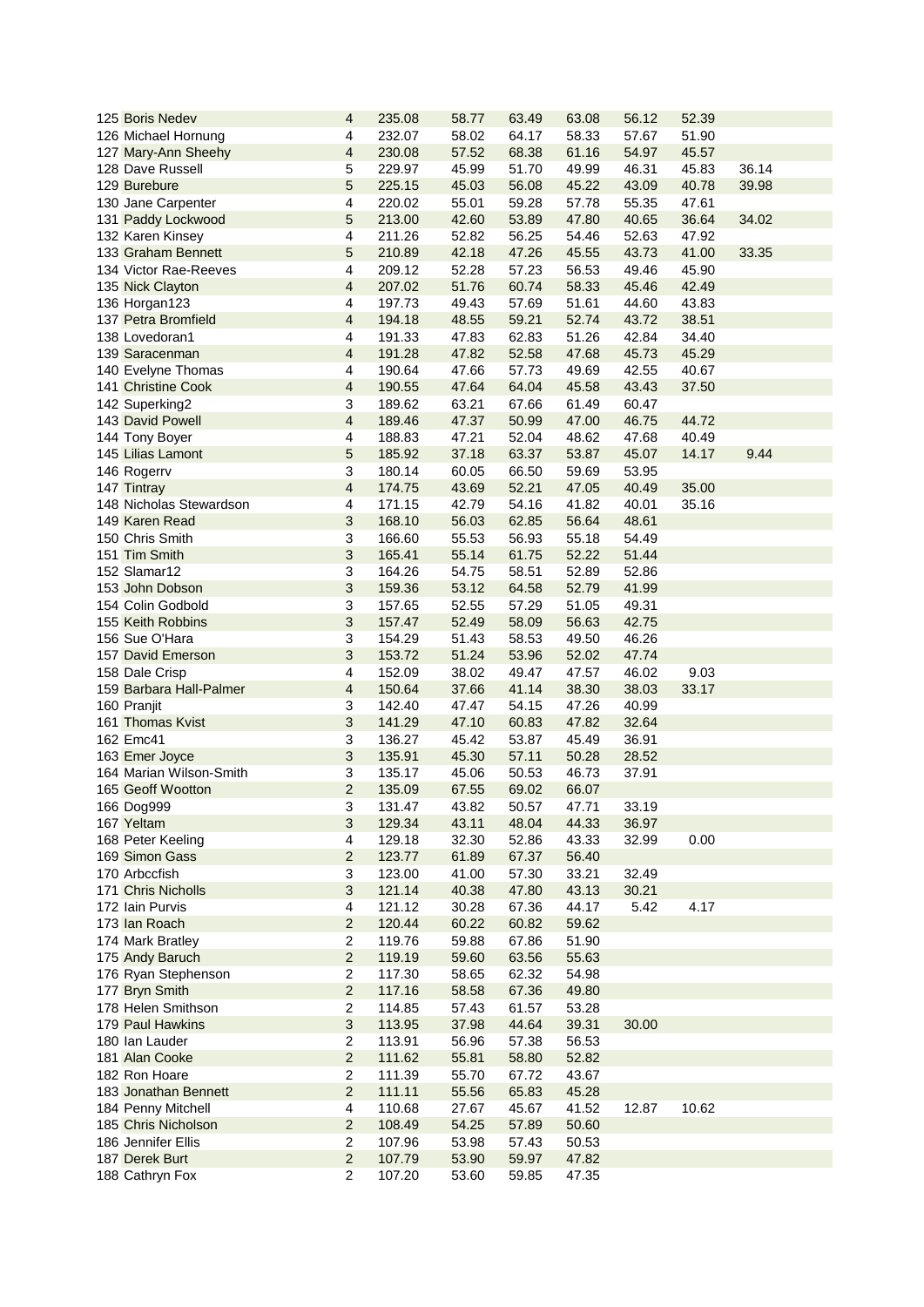| 189 Bridgepic              | $\overline{2}$          | 105.56 | 52.78          | 52.96 | 52.60 |       |
|----------------------------|-------------------------|--------|----------------|-------|-------|-------|
| 190 Sylvia Feldman         | $\overline{2}$          | 105.46 | 52.73          | 53.27 | 52.19 |       |
| 191 Mike Parle             | 3                       | 105.19 | 35.06          | 40.96 | 36.84 | 27.39 |
| 192 Robert Dixon           | $\overline{2}$          | 104.68 | 52.34          | 54.68 | 50.00 |       |
| 193 Alastair Crawford      | $\overline{2}$          | 104.38 | 52.19          | 58.16 | 46.22 |       |
| 194 Zfati                  | $\overline{2}$          | 104.32 | 52.16          | 53.95 | 50.37 |       |
| 195 Marlan36               | $\overline{2}$          | 103.35 | 51.68          | 56.10 | 47.25 |       |
| 196 Dil1Abb                | $\overline{2}$          | 102.91 | 51.46          | 59.03 | 43.88 |       |
| 197 Neil Zussman           | $\overline{2}$          | 102.35 | 51.18          | 60.98 | 41.37 |       |
|                            | $\overline{2}$          | 101.66 | 50.83          | 54.78 | 46.88 |       |
| 198 Jack Goody             | $\overline{2}$          |        |                |       |       |       |
| 199 David Appleton         |                         | 101.59 | 50.80<br>49.58 | 55.94 | 45.65 |       |
| 200 Georgeherb             | $\overline{2}$          | 99.16  |                | 56.16 | 43.00 |       |
| <b>201 David Sedlickas</b> | $\overline{2}$          | 98.89  | 49.45          | 52.26 | 46.63 |       |
| 202 Martin Lambden         | $\mathbf 2$             | 98.56  | 49.28          | 52.34 | 46.22 |       |
| 203 Graeme Robinson        | $\overline{2}$          | 97.92  | 48.96          | 51.25 | 46.67 |       |
| 204 Keith Sadler           | $\overline{2}$          | 97.84  | 48.92          | 50.62 | 47.22 |       |
| 205 Tomasz Serkowski       | $\overline{2}$          | 97.61  | 48.81          | 52.38 | 45.23 |       |
| 206 Ric100                 | $\overline{2}$          | 97.10  | 48.55          | 48.91 | 48.19 |       |
| 207 Anna Goldsmith         | $\overline{2}$          | 96.73  | 48.37          | 54.07 | 42.66 |       |
| 208 Steve Smith            | $\overline{2}$          | 96.56  | 48.28          | 50.48 | 46.08 |       |
| 209 Roy Brixton            | $\overline{2}$          | 95.72  | 47.86          | 52.43 | 43.29 |       |
| 210 Lesley Kydd            | $\overline{2}$          | 95.60  | 47.80          | 50.61 | 44.99 |       |
| 211 Derek Thrumble         | $\overline{2}$          | 95.13  | 47.57          | 48.15 | 46.98 |       |
| 212 Spear 1                | $\overline{2}$          | 94.76  | 47.38          | 47.96 | 46.80 |       |
| 213 Marbella6129           | $\overline{2}$          | 94.03  | 47.02          | 66.25 | 27.78 |       |
| 214 Karen Knight           | $\mathbf 2$             | 93.94  | 46.97          | 53.59 | 40.35 |       |
| 215 Mike Fithyan           | $\overline{2}$          | 93.85  | 46.93          | 48.99 | 44.86 |       |
| 216 Claire Winfrey         | $\mathbf 2$             | 93.84  | 46.92          | 51.60 | 42.24 |       |
| 217 Nick Prentice          | $\overline{2}$          | 93.01  | 46.51          | 50.95 | 42.06 |       |
| 218 Davidmillard           | $\overline{2}$          | 92.79  | 46.40          | 62.90 | 29.89 |       |
| 219 Ray Mitchell           | $\overline{2}$          | 92.62  | 46.31          | 47.77 | 44.85 |       |
| 220 Alison Gauld           | $\overline{2}$          | 92.61  | 46.31          | 47.19 | 45.42 |       |
| 221 Spitzman               | $\overline{2}$          | 92.53  | 46.27          | 54.45 | 38.08 |       |
| 222 Anne Siddell           | $\overline{\mathbf{c}}$ | 91.98  | 45.99          | 49.27 | 42.71 |       |
| 223 Emer                   | $\overline{2}$          | 91.22  | 45.61          | 50.08 | 41.14 |       |
| 224 Andrew Kay             | $\overline{\mathbf{c}}$ | 90.54  | 45.27          | 54.59 | 35.95 |       |
| 225 Paddy175               | 3                       | 89.14  | 29.71          | 40.83 | 28.17 | 20.14 |
| 226 Denver Gorman          | 2                       | 89.08  | 44.54          | 50.89 | 38.19 |       |
| 227 Rob Lydeard            | $\overline{2}$          | 86.53  | 43.27          | 45.87 | 40.66 |       |
| 228 David Millard          | $\overline{c}$          | 86.40  | 43.20          | 46.92 | 39.48 |       |
|                            | $\overline{2}$          | 85.72  | 42.86          | 47.77 | 37.95 |       |
| 229 Marion Sheppard        |                         |        |                |       |       |       |
| 230 Wendy Nuttall          | $\overline{c}$          | 85.42  | 42.71          | 44.99 | 40.43 |       |
| 231 Gini Phillips          | $\overline{2}$          | 85.41  | 42.71          | 57.93 | 27.48 |       |
| 232 Graham Olliffe         | $\overline{2}$          | 83.53  | 41.77          | 52.63 | 30.90 |       |
| 233 Headley Moses          | $\overline{2}$          | 83.52  | 41.76          | 41.81 | 41.71 |       |
| 234 Jasmine Whiteway       | $\overline{2}$          | 81.96  | 40.98          | 46.69 | 35.27 |       |
| 235 Jackie Miller          | $\overline{2}$          | 81.42  | 40.71          | 43.89 | 37.53 |       |
| 236 Dmmquilts              | $\overline{c}$          | 81.32  | 40.66          | 49.45 | 31.87 |       |
| 237 Catherine Free         | $\overline{2}$          | 80.53  | 40.27          | 44.27 | 36.26 |       |
| 238 Jeeb65                 | $\overline{c}$          | 79.19  | 39.60          | 39.88 | 39.31 |       |
| 239 Christine Nial         | $\overline{2}$          | 79.10  | 39.55          | 40.18 | 38.92 |       |
| 240 Declan Mulroney        | $\overline{2}$          | 78.17  | 39.09          | 39.74 | 38.43 |       |
| 241 Anne Goldson           | $\overline{2}$          | 77.43  | 38.72          | 41.91 | 35.52 |       |
| 242 Charles Eddis          | $\overline{c}$          | 75.82  | 37.91          | 69.64 | 6.18  |       |
| 243 Robert Hunt            | $\overline{2}$          | 75.72  | 37.86          | 43.81 | 31.91 |       |
| 244 Julian Stafford        | $\overline{2}$          | 75.35  | 37.68          | 56.60 | 18.75 |       |
| 245 Bette Riddle           | 3                       | 74.78  | 24.93          | 53.33 | 18.32 | 3.13  |
| 246 Macmatch               | $\overline{2}$          | 74.22  | 37.11          | 50.21 | 24.01 |       |
| 247 Ginnie42A              | $\overline{2}$          | 72.61  | 36.31          | 41.16 | 31.45 |       |
| 248 Niall Keaney           | 1                       | 72.17  | 72.17          | 72.17 |       |       |
| 249 Janelle19              | $\overline{2}$          | 71.82  | 35.91          | 38.04 | 33.78 |       |
|                            |                         |        |                |       |       |       |
| 250 Liao_Jinm              | 1                       | 71.61  | 71.61          | 71.61 |       |       |
| 251 Leigh Harding          | $\mathbf{1}$            | 71.21  | 71.21          | 71.21 |       |       |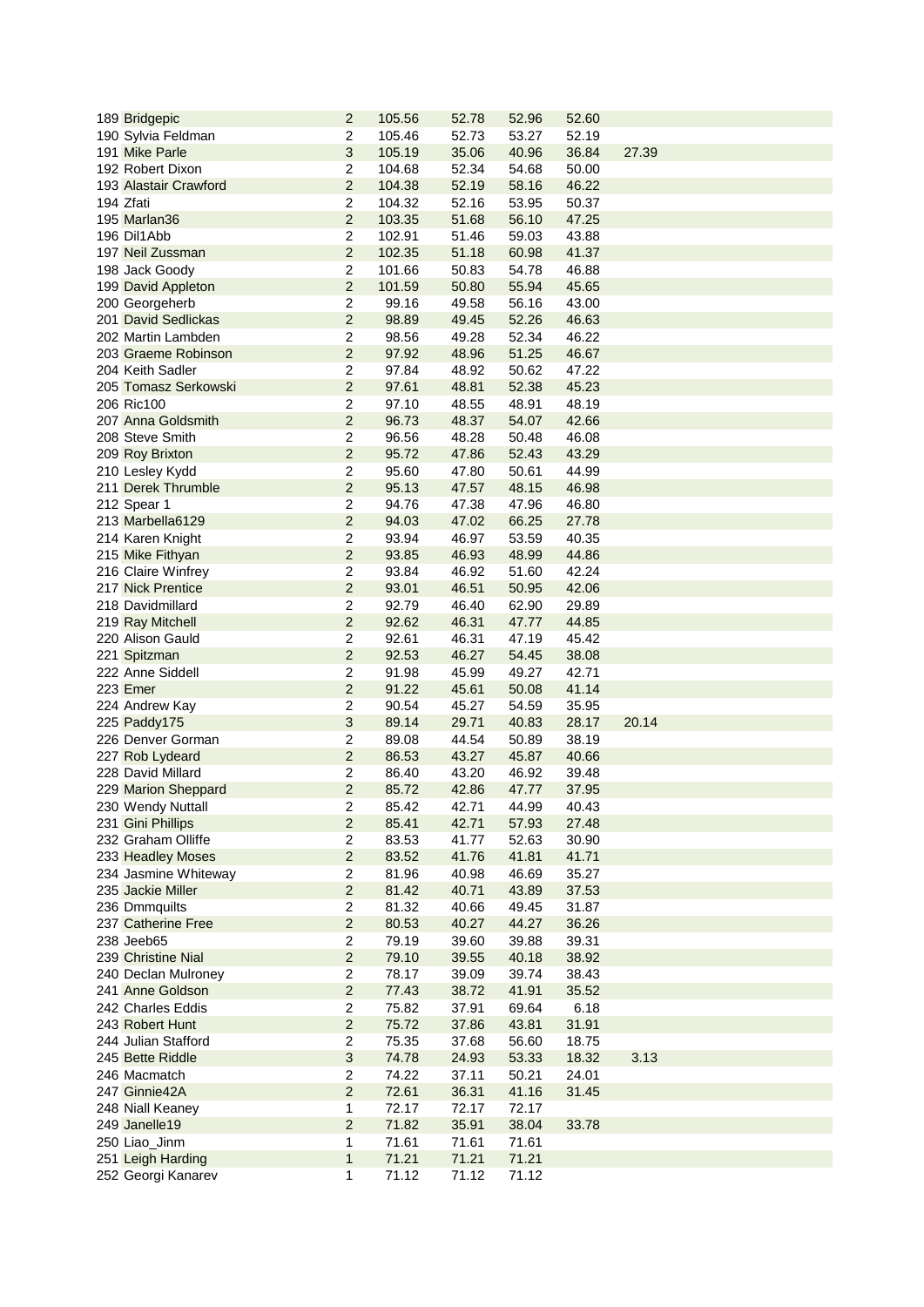| 253 Phil Thomas         | 1              | 70.38 | 70.38 | 70.38 |       |
|-------------------------|----------------|-------|-------|-------|-------|
| 254 Yves Lebrec         | 1              | 69.87 | 69.87 | 69.87 |       |
| 255 100567              | $\mathbf{1}$   | 68.82 | 68.82 | 68.82 |       |
| 256 Acolm1410           | $\overline{2}$ | 68.72 | 34.36 | 38.20 | 30.52 |
| 257 Bridget Rampton     | $\mathbf{1}$   | 66.15 | 66.15 | 66.15 |       |
| 258 Chris Mewes         | 1              | 64.58 | 64.58 | 64.58 |       |
| 259 Acolchris1          | $\mathbf{1}$   | 63.52 | 63.52 | 63.52 |       |
| 260 Ryhopeman           | 1              | 63.19 | 63.19 | 63.19 |       |
| 261 Paul Thornton       | 1              | 62.72 | 62.72 | 62.72 |       |
| 262 Mcory0732           | 1              | 62.60 | 62.60 | 62.60 |       |
| 263 Welsh Woman         | $\mathbf{1}$   | 61.90 | 61.90 | 61.90 |       |
| 264 David Stern         | 1              | 61.50 | 61.50 | 61.50 |       |
| 265 Thoriqul            | 1              | 60.92 | 60.92 | 60.92 |       |
| 266 Assafchik           | 1              | 60.58 | 60.58 | 60.58 |       |
| 267 Thomasg84           | $\mathbf{1}$   | 60.04 | 60.04 | 60.04 |       |
| 268 Ppvv123             | 1              | 59.82 | 59.82 | 59.82 |       |
| 269 Peter Bibb          | $\overline{2}$ | 59.59 | 29.80 | 41.67 | 17.92 |
| 270 Anthony Blake       | 1              | 59.24 | 59.24 | 59.24 |       |
| 271 Lee Guy             | $\mathbf{1}$   | 59.23 | 59.23 | 59.23 |       |
| 272 Gerard Thompson     | 1              | 59.21 | 59.21 | 59.21 |       |
| 273 Janusz Adamowicz    | 1              | 59.06 | 59.06 | 59.06 |       |
| 274 Magdalena Cisek     | 1              | 58.88 | 58.88 | 58.88 |       |
| 275 Bob Shilling        | 1              | 57.86 | 57.86 | 57.86 |       |
| 276 Roberta Jefferies   | 1              | 57.56 | 57.56 | 57.56 |       |
| 277 Paul Saffer         | $\mathbf{1}$   | 57.51 | 57.51 | 57.51 |       |
| 278 Hailes              | 1              | 57.31 | 57.31 | 57.31 |       |
| 279 Mark Rixon          | $\mathbf{1}$   | 57.31 | 57.31 | 57.31 |       |
| 280 Eddie Williams      | 1              | 57.16 | 57.16 | 57.16 |       |
| 281 Marek Anyz          | $\mathbf{1}$   | 57.02 | 57.02 | 57.02 |       |
| 282 Mike Bowman         | 1              | 56.81 | 56.81 | 56.81 |       |
| 283 Stan Powell         | 1              | 56.64 | 56.64 | 56.64 |       |
| 284 Ruffstone           | 1              | 56.59 | 56.59 | 56.59 |       |
| 285 Peterboth           | 1              | 56.58 | 56.58 | 56.58 |       |
| 286 Il Nero             | 1              | 55.96 | 55.96 | 55.96 |       |
| 287 Edward Blincoe      | 1              | 55.90 | 55.90 | 55.90 |       |
| 288 Nigel O'Connell     | 1              | 55.89 | 55.89 | 55.89 |       |
| 289 Joshua Caplan       | $\mathbf{1}$   | 55.86 | 55.86 | 55.86 |       |
| 290 Tessa Musgrave      | 1              | 55.84 | 55.84 | 55.84 |       |
| 291 Anouk Riviere       | 1              | 55.59 | 55.59 | 55.59 |       |
| 292 Martha Fearon       |                | 55.55 | 55.55 | 55.55 |       |
| 293 Paul Murray         | 1              | 55.55 | 55.55 | 55.55 |       |
| 294 Christopher Lampitt | 1              | 55.33 | 55.33 | 55.33 |       |
| 295 John Dakin          | 1              | 55.20 | 55.20 | 55.20 |       |
| 296 Walkwizard          | 1              | 55.14 | 55.14 | 55.14 |       |
| 297 Caelia Chandler     | 1              | 55.13 | 55.13 | 55.13 |       |
| 298 Robin Prestwich     | 1              | 55.07 | 55.07 | 55.07 |       |
| 299 Alan Thomas         | $\mathbf{1}$   | 54.55 | 54.55 | 54.55 |       |
| 300 Kathleen Vaughan    | 1              | 54.31 | 54.31 | 54.31 |       |
| 301 Ora Keren           | $\mathbf{1}$   | 54.22 | 54.22 | 54.22 |       |
| 302 Val Mollison        | 1              | 54.11 | 54.11 | 54.11 |       |
| 303 Jenny Gray          | 1              | 54.06 | 54.06 | 54.06 |       |
| 304 Millie J            | 1              | 53.95 | 53.95 | 53.95 |       |
| 305 John Williams       |                | 53.69 | 53.69 | 53.69 |       |
| 306 Cynthia Moore       | 1              | 53.58 | 53.58 | 53.58 |       |
| 307 Susan Bailey        | 1              | 53.53 | 53.53 | 53.53 |       |
| 308 Zeeshan Haque       | 1              | 53.47 | 53.47 | 53.47 |       |
| 309 Paul White          | 1              | 53.33 | 53.33 | 53.33 |       |
| 310 Deborah Tallis      | 1              | 53.18 | 53.18 | 53.18 |       |
| 311 Wxy124              | $\mathbf{1}$   | 52.04 | 52.04 | 52.04 |       |
| 312 Rjrjrj              | 1              | 51.95 | 51.95 | 51.95 |       |
| 313 Overlunde           | 1              | 51.72 | 51.72 | 51.72 |       |
| 314 Rolf B              | 1              | 51.69 | 51.69 | 51.69 |       |
| 315 Francis Kelly       | $\mathbf{1}$   | 51.34 | 51.34 | 51.34 |       |
| 316 Serbianchi          | 1              | 51.33 | 51.33 | 51.33 |       |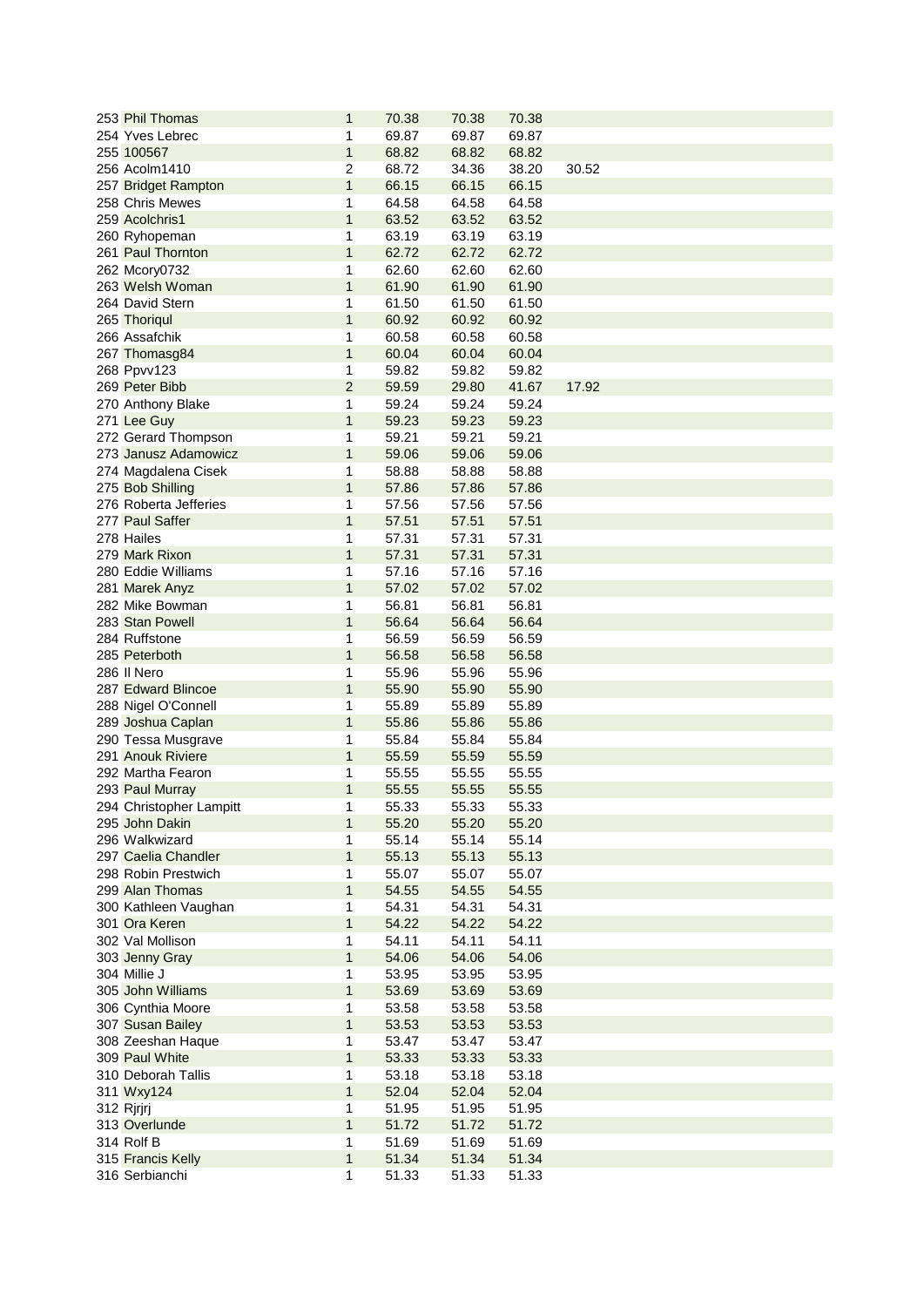| 317 Bankergirl              | $\mathbf 1$    | 51.33 | 51.33 | 51.33 |       |
|-----------------------------|----------------|-------|-------|-------|-------|
| 318 Moysean1                | 1              | 50.94 | 50.94 | 50.94 |       |
| 319 Sue Corbet              | $\mathbf{1}$   | 50.93 | 50.93 | 50.93 |       |
| 320 Truve                   | 1              | 50.85 | 50.85 | 50.85 |       |
| 321 Chris Shambrook         | $\mathbf{1}$   | 50.42 | 50.42 | 50.42 |       |
| 322 John Liebeschuetz       | 1              | 50.06 | 50.06 | 50.06 |       |
| 323 Gillian Walker          | 1              | 50.00 | 50.00 | 50.00 |       |
| 324 Nr9Sum                  | 1              | 50.00 | 50.00 | 50.00 |       |
| 325 Christopher Nicholls    | $\mathbf 1$    | 50.00 | 50.00 | 50.00 |       |
| 326 Daniel Kelsall          | $\overline{2}$ | 49.90 | 24.95 | 49.90 | 0.00  |
| 327 Selma Pickup            | $\mathbf{1}$   | 49.69 | 49.69 | 49.69 |       |
| 328 John Deech              | 1              |       |       |       |       |
|                             |                | 49.58 | 49.58 | 49.58 |       |
| 329 Johnboy11               | $\mathbf{1}$   | 49.33 | 49.33 | 49.33 |       |
| 330 Anne Read               | 1              | 49.22 | 49.22 | 49.22 |       |
| 331 Helen Kinloch           | $\mathbf{1}$   | 49.05 | 49.05 | 49.05 |       |
| 332 Mazzocchim              | 1              | 48.93 | 48.93 | 48.93 |       |
| 333 Prasannajit De Silva    | $\mathbf 1$    | 48.84 | 48.84 | 48.84 |       |
| 334 Maylward1               | 1              | 48.82 | 48.82 | 48.82 |       |
| 335 Juggler000              | $\overline{2}$ | 48.73 | 24.37 | 31.71 | 17.02 |
| 336 Valerie Ross-Gilbertson | 1              | 48.55 | 48.55 | 48.55 |       |
| 337 Russ de Haney           | 1              | 48.16 | 48.16 | 48.16 |       |
| 338 Fishcop27               | 1              | 47.85 | 47.85 | 47.85 |       |
| 339 Unklez                  | $\mathbf{1}$   | 47.60 | 47.60 | 47.60 |       |
| 340 Sadie2643               | 1              | 47.22 | 47.22 | 47.22 |       |
| 341 Helga Armstrong         | $\mathbf{1}$   | 47.16 | 47.16 | 47.16 |       |
| 342 David De-Andrade        | 1              | 47.04 | 47.04 | 47.04 |       |
| 343 Duncan1965              | $\overline{1}$ | 46.90 | 46.90 | 46.90 |       |
| 344 Alan Duckett            | 1              | 46.88 | 46.88 | 46.88 |       |
| 345 Brenda Batchelor        | 1              | 46.82 | 46.82 | 46.82 |       |
| 346 Renee Flanagan          | 1              | 46.72 | 46.72 | 46.72 |       |
| 347 Andy Hughes             | 1              | 46.71 | 46.71 | 46.71 |       |
| 348 David Ellis             | 1              | 46.33 | 46.33 | 46.33 |       |
|                             |                |       |       |       |       |
| 349 Christine Ware          | $\mathbf{1}$   | 45.81 | 45.81 | 45.81 |       |
| 350 Colin Horsburgh         | 1              | 45.70 | 45.70 | 45.70 |       |
| 351 Joy Mayall              | $\mathbf{1}$   | 45.65 | 45.65 | 45.65 |       |
| 352 Bruce Williams          | 1              | 45.63 | 45.63 | 45.63 |       |
| 353 Sue McIntosh            | 1              | 45.39 | 45.39 | 45.39 |       |
| 354 Joan Wallace            | 1              | 45.27 | 45.27 | 45.27 |       |
| 355 Sugar34                 | 1              | 45.26 | 45.26 | 45.26 |       |
| 356 Guy Davies              | 1              | 45.21 | 45.21 | 45.21 |       |
| 357 Liz Clery               | 1              | 45.13 | 45.13 | 45.13 |       |
| 358 Lynda Smith             | 1              | 45.12 | 45.12 | 45.12 |       |
| 359 Mit1933                 | 1              | 45.09 | 45.09 | 45.09 |       |
| 360 Irene Wilson            | 1              | 45.08 | 45.08 | 45.08 |       |
| 361 David Brewer            | 1              | 44.98 | 44.98 | 44.98 |       |
| 362 Carlos Dabezies         | 1              | 44.79 | 44.79 | 44.79 |       |
| 363 Judee1943               | 1              | 44.62 | 44.62 | 44.62 |       |
| 364 Jane Keatley            | 1              | 44.47 | 44.47 | 44.47 |       |
| 365 Sandra Bickerdike       | 1              | 44.15 | 44.15 | 44.15 |       |
| 366 Perakesa                | 1              | 44.12 | 44.12 | 44.12 |       |
| 367 John_Olive              | 1              | 43.95 | 43.95 | 43.95 |       |
| 368 Claire Smith            | 1              | 43.87 | 43.87 | 43.87 |       |
| 369 Andy Orkney             | 1              | 43.86 | 43.86 | 43.86 |       |
| 370 Dianne Sayer            | 1              | 43.81 | 43.81 | 43.81 |       |
| 371 Adam Harvey             | 1              | 43.79 | 43.79 | 43.79 |       |
| 372 Joanne Mclauchlan       |                |       |       |       |       |
|                             | 1<br>1         | 43.45 | 43.45 | 43.45 |       |
| 373 Chris Brian             |                | 43.34 | 43.34 | 43.34 |       |
| 374 Richard Douglas Gatward | 1              | 43.23 | 43.23 | 43.23 |       |
| 375 Houdini007              | $\mathbf{1}$   | 42.92 | 42.92 | 42.92 |       |
| 376 Mallat                  | 1              | 42.69 | 42.69 | 42.69 |       |
| 377 Tony French             | 1              | 42.61 | 42.61 | 42.61 |       |
| 378 Uepoole                 | 1              | 42.60 | 42.60 | 42.60 |       |
| 379 Jane Hadfield           | 1              | 42.50 | 42.50 | 42.50 |       |
| 380 Pramila Muthiah         | 1              | 42.08 | 42.08 | 42.08 |       |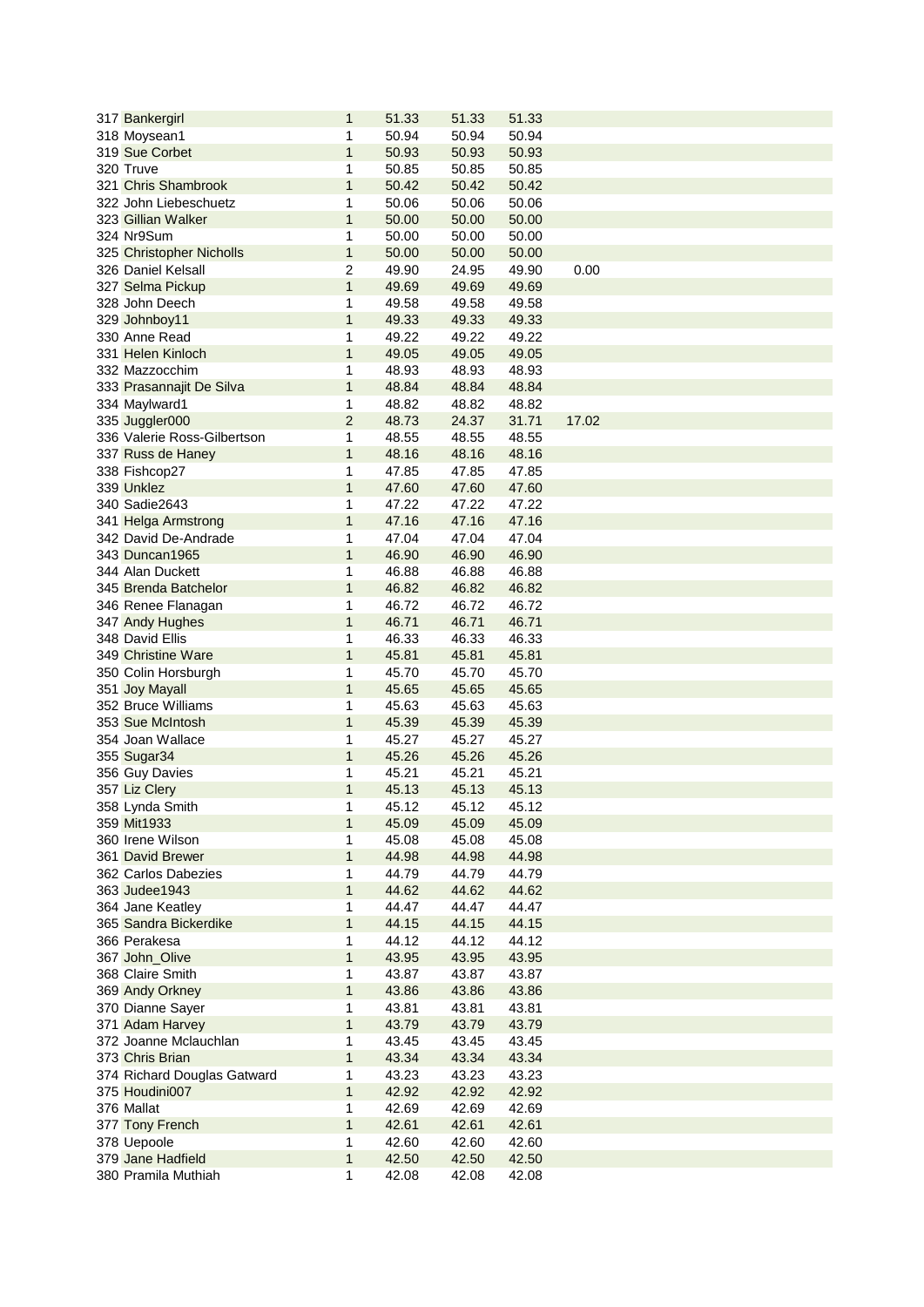| 381 Bridget Smith        | $\mathbf{1}$ | 42.08 | 42.08 | 42.08 |       |      |      |
|--------------------------|--------------|-------|-------|-------|-------|------|------|
| 382 Nornie5254           | 1            | 41.96 | 41.96 | 41.96 |       |      |      |
| 383 Brasted              | $\mathbf{1}$ | 41.68 | 41.68 | 41.68 |       |      |      |
| 384 Alison Sharpe        | 1            | 41.56 | 41.56 | 41.56 |       |      |      |
| 385 Kwan Bevan           | $\mathbf 1$  | 41.45 | 41.45 | 41.45 |       |      |      |
| 386 David Dick           | 1            | 41.40 | 41.40 | 41.40 |       |      |      |
| 387 Sue Willcox          | $\mathbf{1}$ | 41.38 | 41.38 | 41.38 |       |      |      |
| 388 Pelepele             | 1            | 41.14 | 41.14 | 41.14 |       |      |      |
| 389 Dorothy Green        | $\mathbf{1}$ | 41.04 | 41.04 | 41.04 |       |      |      |
|                          | 1            | 40.96 | 40.96 | 40.96 |       |      |      |
| 390 Janine Jephson       |              |       |       |       |       |      |      |
| 391 Harry Belcher        | $\mathbf 1$  | 40.76 | 40.76 | 40.76 |       |      |      |
| 392 Paul Gary Ward       | 1            | 40.71 | 40.71 | 40.71 |       |      |      |
| 393 Caroline Fish        | $\mathbf{1}$ | 40.62 | 40.62 | 40.62 |       |      |      |
| 394 Mmn8                 | 1            | 40.58 | 40.58 | 40.58 |       |      |      |
| 395 Ntworks              | $\mathbf{1}$ | 40.55 | 40.55 | 40.55 |       |      |      |
| 396 Dinkino              | 1            | 40.21 | 40.21 | 40.21 |       |      |      |
| 397 Margaret Place       | 4            | 39.93 | 9.98  | 20.14 | 14.58 | 5.21 | 0.00 |
| 398 Eufi Atkinson        | 1            | 39.93 | 39.93 | 39.93 |       |      |      |
| 399 Ann Parkinson        | $\mathbf 1$  | 39.30 | 39.30 | 39.30 |       |      |      |
| 400 Claude Buttle        | 1            | 39.25 | 39.25 | 39.25 |       |      |      |
| 401 Joan Minogue         | $\mathbf 1$  | 38.85 | 38.85 | 38.85 |       |      |      |
| 402 Maitebra             | 1            | 38.78 | 38.78 | 38.78 |       |      |      |
| 403 Danny Gritz          | $\mathbf{1}$ | 38.43 | 38.43 | 38.43 |       |      |      |
| 404 Julie Bullard        | 1            | 38.36 | 38.36 | 38.36 |       |      |      |
| 405 Norman Bond          | $\mathbf{1}$ | 38.13 | 38.13 | 38.13 |       |      |      |
| 406 Fence                | $\mathbf 1$  | 37.89 | 37.89 | 37.89 |       |      |      |
| 407 Richard James Salter | $\mathbf{1}$ | 37.36 | 37.36 | 37.36 |       |      |      |
| 408 Ron Forster          | 1            | 37.13 | 37.13 | 37.13 |       |      |      |
| 409 Vchanis              | $\mathbf{1}$ | 37.00 | 37.00 | 37.00 |       |      |      |
| 410 Peonies              | 1            | 37.00 | 37.00 | 37.00 |       |      |      |
|                          | 1            | 36.45 | 36.45 | 36.45 |       |      |      |
| 411 Hanna Broomberg      |              |       |       |       |       |      |      |
| 412 Nigel Wilkins        | 1            | 36.41 | 36.41 | 36.41 |       |      |      |
| 413 Don Herbert          | $\mathbf 1$  | 36.23 | 36.23 | 36.23 |       |      |      |
| 414 306Elm#              | 1            | 36.00 | 36.00 | 36.00 |       |      |      |
| 415 Auldyn               | $\mathbf{1}$ | 35.82 | 35.82 | 35.82 |       |      |      |
| 416 Denise Rossell-Jones | 1            | 35.71 | 35.71 | 35.71 |       |      |      |
| 417 Suecrete             | $\mathbf{1}$ | 35.36 | 35.36 | 35.36 |       |      |      |
| 418 Bryan Conlong        | 1            | 35.19 | 35.19 | 35.19 |       |      |      |
| 419 Yandell302           | 1            | 35.16 | 35.16 | 35.16 |       |      |      |
| 420 Debbie Sainsbury     | 1            | 34.15 | 34.15 | 34.15 |       |      |      |
| 421 Dot Lloyd            | 1            | 33.96 | 33.96 | 33.96 |       |      |      |
| 422 Diana Calvert        | 1            | 33.33 | 33.33 | 33.33 |       |      |      |
| 423 Lorenzking           | 1            | 33.32 | 33.32 | 33.32 |       |      |      |
| 424 Bernard Vielle       | 1            | 33.07 | 33.07 | 33.07 |       |      |      |
| 425 Tusharobc            | $\mathbf{1}$ | 32.84 | 32.84 | 32.84 |       |      |      |
| 426 Christie Nuell       | 1            | 32.52 | 32.52 | 32.52 |       |      |      |
| 427 Unamarian            | $\mathbf{1}$ | 31.53 | 31.53 | 31.53 |       |      |      |
| 428 Borut                | 1            | 31.43 | 31.43 | 31.43 |       |      |      |
| 429 Susan Normand        | $\mathbf 1$  | 31.22 | 31.22 | 31.22 |       |      |      |
| 430 Berkeley03           | 1            | 31.11 | 31.11 | 31.11 |       |      |      |
| 431 Dioneda              | 1            | 30.84 | 30.84 | 30.84 |       |      |      |
| 432 Maryann Perry        | 1            | 30.65 | 30.65 | 30.65 |       |      |      |
| 433 Margaret Woodward    | 1            | 28.82 | 28.82 | 28.82 |       |      |      |
| 434 Aluap14              | 1            | 28.59 | 28.59 | 28.59 |       |      |      |
| 435 Kalervo1             | $\mathbf{1}$ | 28.34 | 28.34 | 28.34 |       |      |      |
| 436 French3              | 1            | 28.32 | 28.32 | 28.32 |       |      |      |
|                          | $\mathbf{1}$ | 27.15 | 27.15 | 27.15 |       |      |      |
| 437 Geoffrey Harrison    |              |       |       |       |       |      |      |
| 438 Mrmagoo2             | 1            | 25.06 | 25.06 | 25.06 |       |      |      |
| 439 Joycebprop           | $\mathbf{1}$ | 23.80 | 23.80 | 23.80 |       |      |      |
| 440 Sleat                | 1            | 23.61 | 23.61 | 23.61 |       |      |      |
| 441 Sara Miller          | $\mathbf{1}$ | 23.35 | 23.35 | 23.35 |       |      |      |
| 442 Mukho Hussein        | 1            | 22.31 | 22.31 | 22.31 |       |      |      |
| 443 Mounette28           | $\mathbf{1}$ | 22.08 | 22.08 | 22.08 |       |      |      |
| 444 Rutto                | 1            | 21.67 | 21.67 | 21.67 |       |      |      |